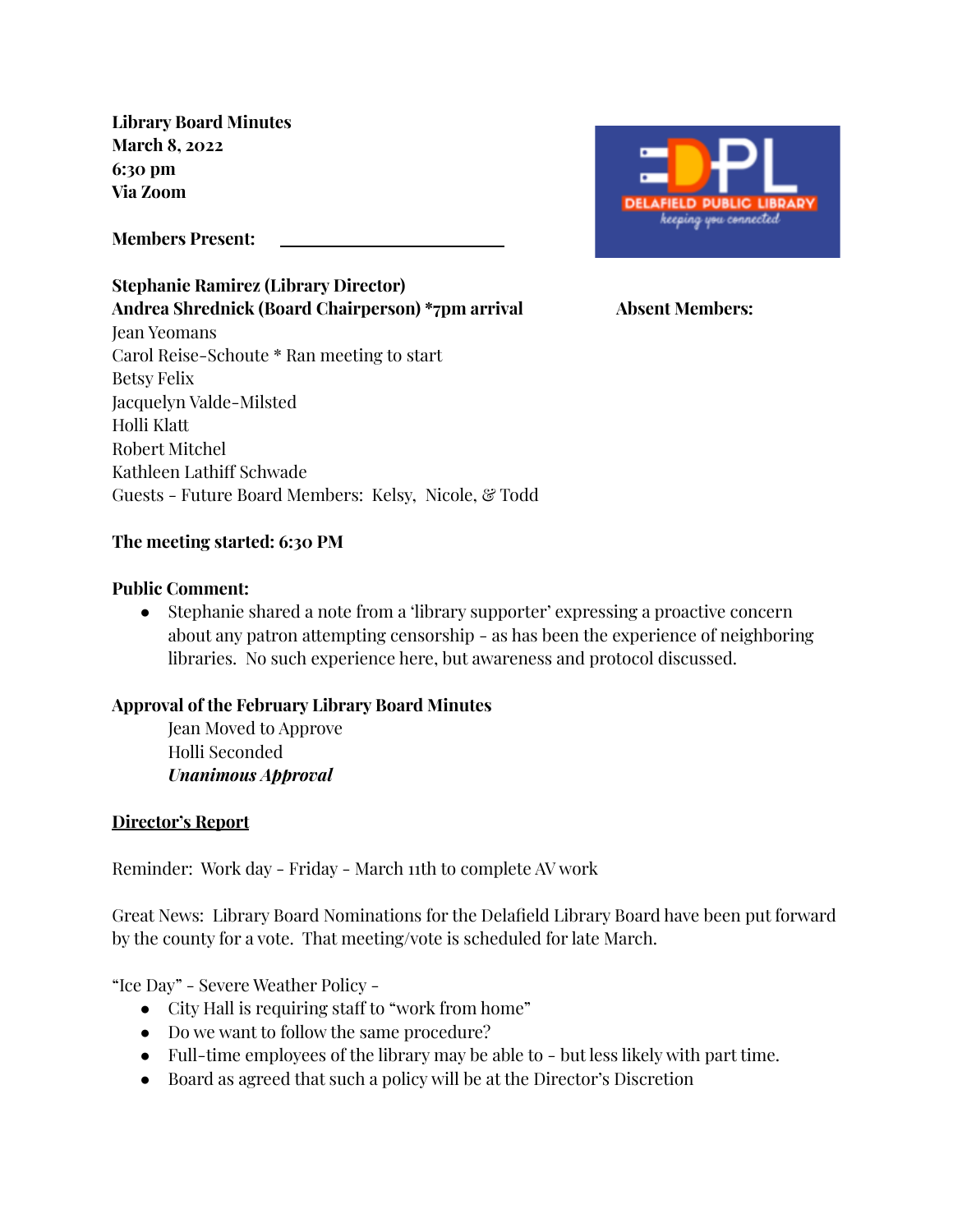- Our bees did not make it over the winter
	- This batch made it over a year
	- Do we want to try again?
	- Board says maybe not!
	- Director would like to convert that "bee space" to green space especially as more and more events are scheduled outside.
		- Carol asked about selling equipment
		- Jean asked who moves this equipment
- Question about Collection Development Policy
	- Statements presented were approved
	- Robbert asked about additions
	- Kathleen asked if a staff member is being harassed by a patron about a book banning thing - what is the protocol?
		- It all goes to Stephanie but really has not been an issue to date
		- Andrea moves to approve Collection Development Policy
		- Carol Seconds
		- Unanimous approval

## **Bridges Library System**

During our last meeting on February 16th, we approved the Summer Library Program performers and delayed action on our 2021 annual state report (DPI delayed the deadline to March 31, 2022).

Our next meeting is Wednesday, March 16, 2022 at 4:00 p.m. at the Bridges Library System office.

# **Delafield Public Library Friends**

- 1. Culver's dates to work in 2022: March 29, May 31, August 30, and November 29
	- a. This is tentative as new management has taken over. Betsy will confirm the dates and get back to us..

The next meeting will be at 10:30 a.m. on St. Patrick's Day.

- They're hoping that Saturday book sales will resume in April
	- Char and Betsy are working the March 29th date from 4 -7pm
	- COME! Culvers is always very generous to the Library

Respectfully submitted,

Jean Yeomans